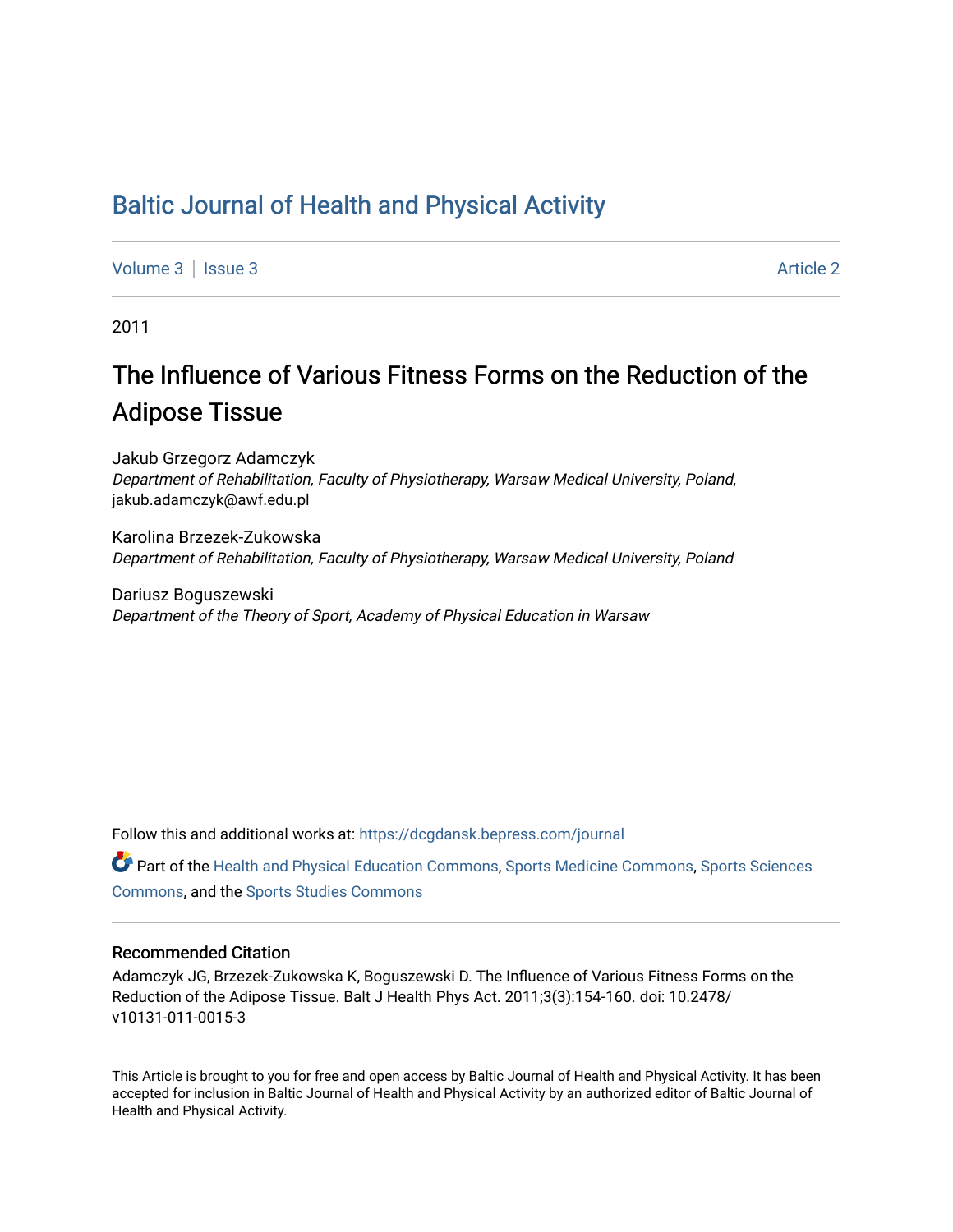

|                                                                                                        | The Influence of Various Fitness Forms<br>on the Reduction of the Adipose Tissue                                                                                                                                                                                                                                                                                                                                                                                                                                                                                                                                                                                                                                                                                                                                                                                                                                                                                                                                                                                                                                                                                                                                                                |  |  |  |
|--------------------------------------------------------------------------------------------------------|-------------------------------------------------------------------------------------------------------------------------------------------------------------------------------------------------------------------------------------------------------------------------------------------------------------------------------------------------------------------------------------------------------------------------------------------------------------------------------------------------------------------------------------------------------------------------------------------------------------------------------------------------------------------------------------------------------------------------------------------------------------------------------------------------------------------------------------------------------------------------------------------------------------------------------------------------------------------------------------------------------------------------------------------------------------------------------------------------------------------------------------------------------------------------------------------------------------------------------------------------|--|--|--|
|                                                                                                        | DOI: 10.2478/v10131-011-0015-3                                                                                                                                                                                                                                                                                                                                                                                                                                                                                                                                                                                                                                                                                                                                                                                                                                                                                                                                                                                                                                                                                                                                                                                                                  |  |  |  |
| <b>Authors' Contribution:</b><br>A – Study Design<br>B - Data Collection<br>C - Statistical Analysis   | Jakub Grzegorz Adamczyk <sup>1, 2 (A, B, C, D, E, F, G)</sup> , Karolina Brzezek-<br>Żukowska <sup>1</sup> (A, B, C, D, E, F, G), Dariusz Boguszewski <sup>1 (C, D, E, F)</sup>                                                                                                                                                                                                                                                                                                                                                                                                                                                                                                                                                                                                                                                                                                                                                                                                                                                                                                                                                                                                                                                                 |  |  |  |
| D - Data Interpretation<br>E - Manuscript Preparation<br>F - Literature Search<br>G - Funds Collection | Department of Rehabilitation, Faculty of Physiotherapy, Warsaw Medical University<br><sup>2</sup> Department of the Theory of Sport, Academy of Physical Education in Warsaw                                                                                                                                                                                                                                                                                                                                                                                                                                                                                                                                                                                                                                                                                                                                                                                                                                                                                                                                                                                                                                                                    |  |  |  |
|                                                                                                        | Key words: adipose tissue, reduction training, fitness                                                                                                                                                                                                                                                                                                                                                                                                                                                                                                                                                                                                                                                                                                                                                                                                                                                                                                                                                                                                                                                                                                                                                                                          |  |  |  |
|                                                                                                        | <b>Abstract</b>                                                                                                                                                                                                                                                                                                                                                                                                                                                                                                                                                                                                                                                                                                                                                                                                                                                                                                                                                                                                                                                                                                                                                                                                                                 |  |  |  |
| Background:                                                                                            | An assessment of the influence of a six-week cycle of fitness activities on the state of<br>the adipose tissue in students and an assessment of the efficiency of chosen fitness                                                                                                                                                                                                                                                                                                                                                                                                                                                                                                                                                                                                                                                                                                                                                                                                                                                                                                                                                                                                                                                                |  |  |  |
| <b>Material/Methods:</b>                                                                               | exercises (STEP, LOW and TBC) in the reduction of the adipose tissue.<br>Subjects performed physical exercises of the fitness character within a period of 6<br>weeks. Exercises took place three times a week. Three types of fitness forms of the<br>same intensity were chosen for the research: STEP, LOW and TBC. The subjects                                                                                                                                                                                                                                                                                                                                                                                                                                                                                                                                                                                                                                                                                                                                                                                                                                                                                                             |  |  |  |
| <b>Results:</b>                                                                                        | were recommended a change in the hitherto existing way of nutrition. The parameters<br>measured were: the height and the mass of the body and the thickness of chosen<br>skin folds (on a shoulder, under a scapula, on the abdomen, on a shin).<br>Systematic participation in fitness exercises as aerobic forms is an efficient and a<br>safe form of the reduction of the adipose tissue; however, six weeks' long STEP,<br>LOW and TBC fitness forms with a frequency of 3 times per week, in the class of 75<br>examined students, did not bring statistically essential changes of these parameters<br>in those examined. Without a change of the already existing diet, a decrease in the<br>body mass was noted in 54.7% of them; however, a reduction of the adipose tissue<br>followed in 58.7%. For the lack of the possibility of the inspection of the diet of the<br>examined participants, this result can be considered as satisfying. LOW proved to be<br>the activity most efficiently affecting the decrease in the body mass, where the<br>reduction occurred in 61.5% of those exercising. TBC is the most efficient form in the<br>reduction of the adipose tissue. The effect was obtained by 66.7% of those exercising |  |  |  |
| <b>Conclusions:</b>                                                                                    | in this class.<br>The applied program of exercises did not have an essential influence on the reduction<br>of both the body mass and the level of the adipose tissue. To prevent the occurrence<br>of overweight and obesity, the applied program of exercises can be used as a form of<br>everyday activity.                                                                                                                                                                                                                                                                                                                                                                                                                                                                                                                                                                                                                                                                                                                                                                                                                                                                                                                                   |  |  |  |
| Word count: 2,503                                                                                      |                                                                                                                                                                                                                                                                                                                                                                                                                                                                                                                                                                                                                                                                                                                                                                                                                                                                                                                                                                                                                                                                                                                                                                                                                                                 |  |  |  |

| . . <b>.</b> . <b>.</b><br>Tables: 2 | Received: May 2011             |
|--------------------------------------|--------------------------------|
| <b>Figures: 1</b>                    | Accepted: September 2011       |
| References: 31                       | <b>Published: October 2011</b> |

**Address for correspondence:** 

Dr Jakub Adamczyk Zakład Teorii Sportu, Akademia Wychowania Fizycznego Józefa Piłsudskiego w Warszawie ul. Marymoncka 34, 00-968 Warszawa Phone: (22) 834-41-54 e-mail: jakub.adamczyk@awf.edu.pl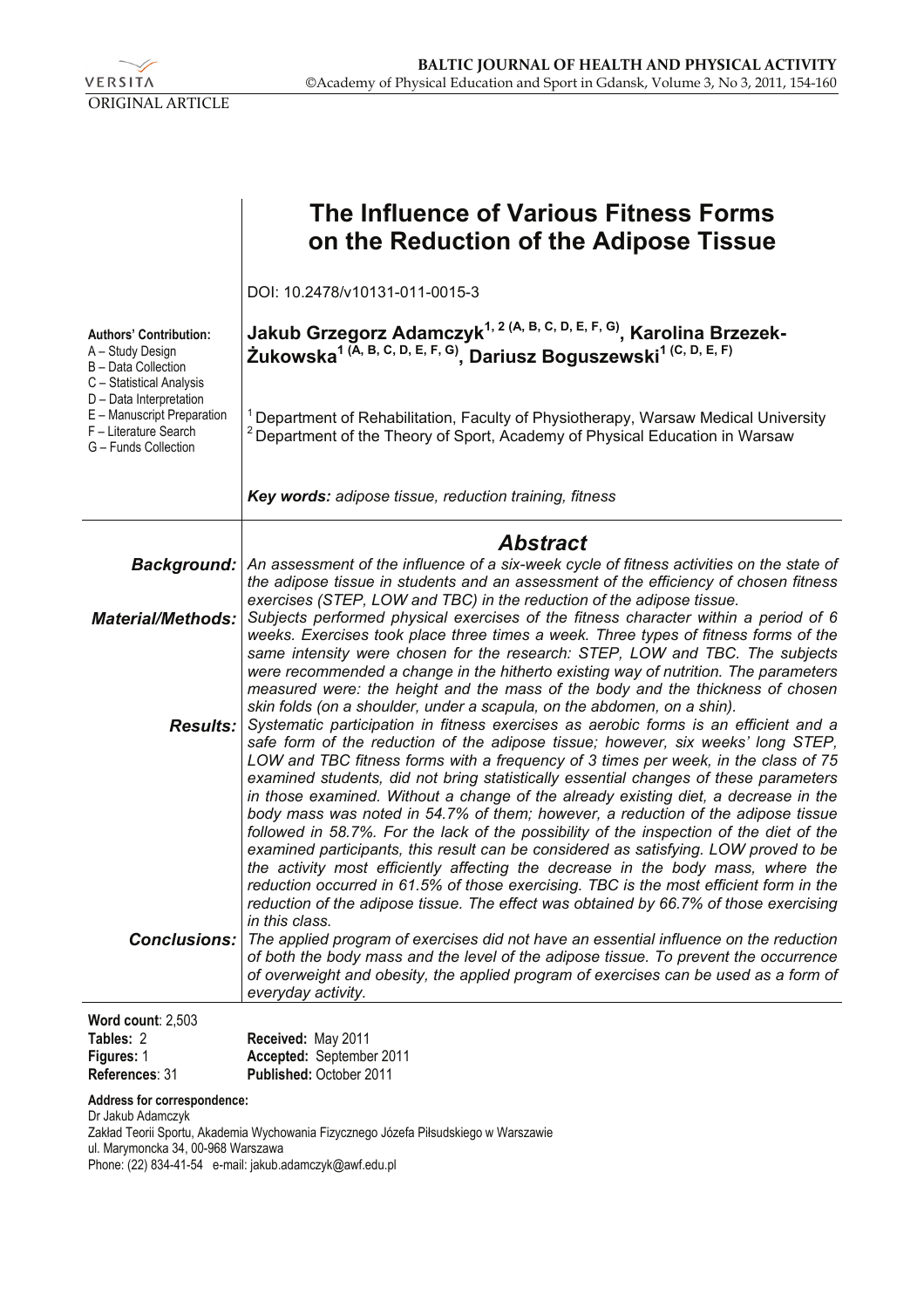#### **Introduction**

Obesity is considered to be a compound metabolic illness, characterized by a considerable enlargement of the level of the adipose tissue in the organism. For over 20 years in the majority of fully developed countries of the world, a constant and noticeable increase in the frequency of the occurrence of overweight and obesity has been observed [1].

According to the American Heart Association, obesity is at the bottom of many unfavourable changes in the organism which are directly proportional to developing of the illness. This is not only a matter of the aesthetics of the body, but first of all it is a health problem. Excessive body mass leads to straining the osteoarticular system, then overburdening, mostly in the lumbar area of the spine, hip joints, knees and feet [2, 3].

Intensive adiposity discriminates respiratory movements of the chest, diminishing the respiratory amplitude. Additionally, a diminished quantity of oxygen in blood unfavourably bears on the whole circulatory system, especially on the heart, contributing to circulatory insufficiency. Moreover, obesity is believed to be one of the main factors of atherosclerosis. One cannot also omit metabolic results of obesity. Almost 70% people with diabetes are characterised with overweight, which proves a considerable connection to these illnesses [4, 5, 6, 7].

Physical effort significantly increases the use of calories, improves metabolism and the cycle of metabolism, favouring the physiological reduction of the body weight [8, 9, 10, 11]. Every form of movement causes enlarging of the energy-expense; however, not every effort warrants the reduction of energy accumulated in form of the adipose tissue. Properly chosen aerobic exercises, such as running, quick march, swimming or cycling are the most effective forms of movement, helping the process of burning the adipose tissue. If the intensity and the duration of exercises are properly chosen, then fatty acids determine most of the substrates in energy alterations. Physical effort should be prolonged, of moderate, constant intensity; then suitable supply of oxygen to all cells is warranted and this assures the proper utilization of the fat as an energy substrate [12, 13, 14, 15].

According to widely acknowledged opinions, fitness is defined as a dynamic state (a system) of research of the comfort from the psychological and sociological point of view, in conjunction with the pursuit of the maximum (for an individual) physical fitness – with various motoric forms adapted to the ability, taste, expectations of the individual, who consistently takes on considerable responsibility for the functional improvement of his/her own organism. In the face of plurality of existing fitness forms, the research on the most efficient ones in obtaining the desired health effects becomes legitimate.

As research proves, energy input in each type of training shows the variability dependent on the subjects' sex. Morgan et al. prove that women in progress of training of the strength character spend greater energy than men, to a greater degree also basing themselves on aerobic mechanisms [16]. Therefore, there is a question if the aerobic training, even of the same intensity, brings different effects (in the reduction of the adipose tissue) depending on its type.

The aim of the present research was the qualification of the influence of a six-week cycle of fitness exercises on the state of the adipose tissue in students of Warsaw Medical University. Furthermore, an attempt has been made at the qualification of the efficiency of the fitness form in the reduction of the adipose tissue.

#### **Material and Methods**

The study involved a group of 75 women, students of Warsaw Medical University, aged from 20 to 24 years. The participants declared not being on a reductive diet or participating in disposed exercises on the body mass reduction within a period of the year prior to the research; however, the participation of persons undertaking such activities earlier was not excluded.

The participants performed physical exercises of the fitness character for a period of 6 weeks. The classes took place three times a week. Three types of fitness forms of the same intensity were selected for the research: STEP, LOW and TBC. The subjects were recommended not to change the hitherto existing manner of nutrition both in respect of the quantity and the proportion of eaten meals. From among 75 people classified to the study, participants were assigned to each class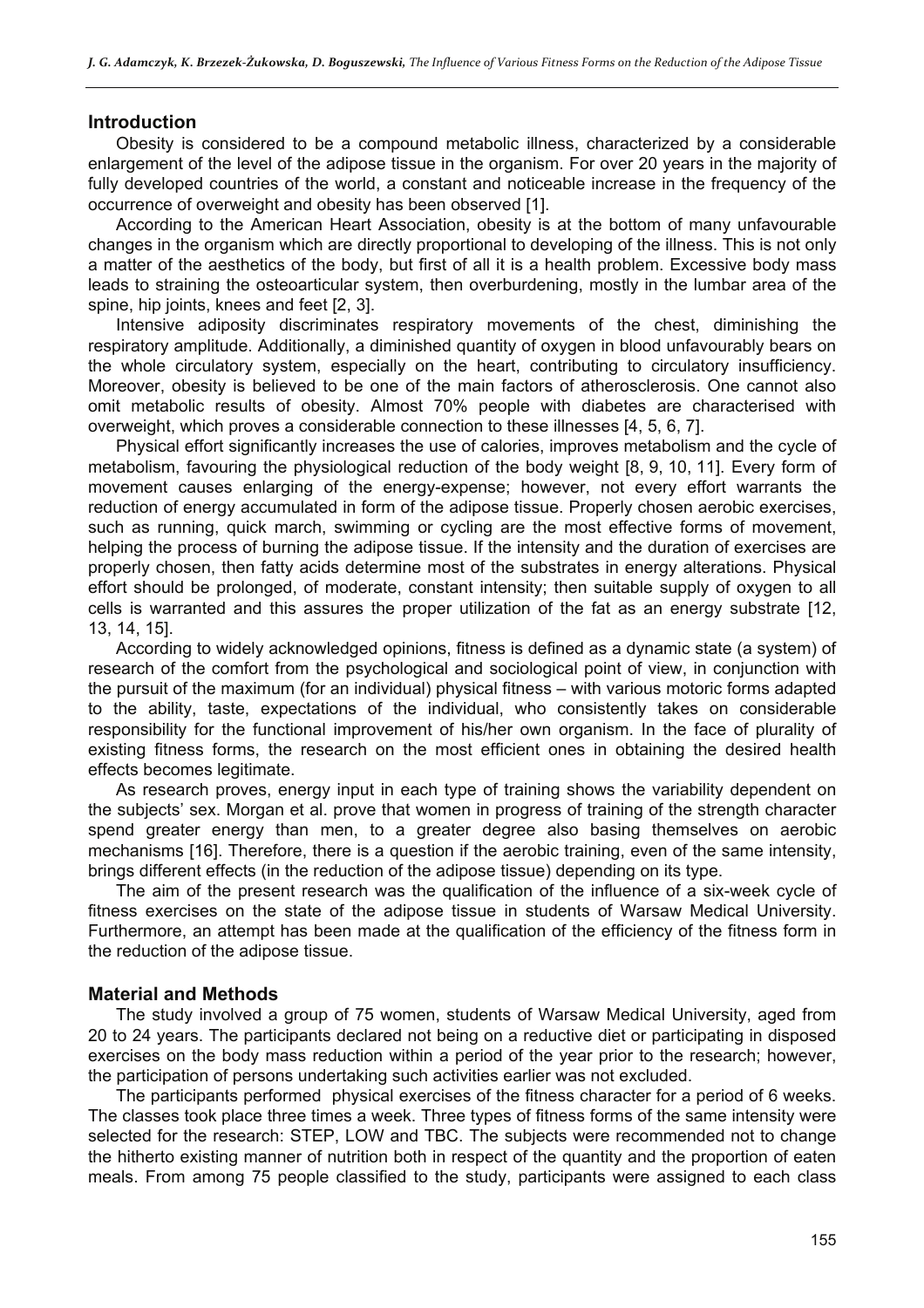randomly. For organizational reasons the number of classes was not similar and it was accordingly:  $STEP - 31$ ,  $LOW - 26$ ,  $TBC - 18$ .

Measurements of the body mass and the thickness of fatty folds were made twice – on the first and on the last day of the study. The participants took part in fitness classes in compliance with the allowance to the class: STEP, LOW or TBC (Total Body Condition). All the groups had choreographic classes, where the arrangement of movements and exercises determine the logical whole, have the specific beginning, ending, directions and movement plains and settlement, inseparably joint with the music. However, the time (60 minutes) and the intensity of the classes (controlled with the frequency of heart beats per minute by means of Polar RX 400 monitors) was similar (within 70-75%  $HR<sub>max</sub>$ ). Each form favoured a characteristic element:

- LOW exercises typically of the efficiency character, where one leg always has contact with the basis.
- STEP exercises of the endurance character with the utilization of a 15-centimeter-high platform onto which the participant climbed and went down in a cycle of steps forming choreography.
- TBC training of the strength character, involving strengthening exercises in standing positions with the use of accessories (weights, steppers, balls).

The height and the body mass were measured at the beginning of the study. Also the BMI was calculated before and after the experiment. In compliance with the obligatory methodology, thickness of fatty skin folds was measured in four places: on a shoulder, under a scapula, on the abdomen, on a shin.

The measurement was made with the use of a caliper with the exactitude of 1 mm. The content of the adipose tissue was presented by means of percentage values (% FAT), counting it on the ground of markings of the body thickness [17].

The significance of differences within the range of body mass, the proportional content of the adipose tissue during the first and second measurement in each class, was qualified by means of the t-Student test. Dependences at the level of up to the mark of 0.05 were accepted as significant.

## **Results**

The subjects' body mass was within norm (Fig. 1) and participation in the classes did not have an influence on essential changes within the BMI.The conducted cycle of exercises brought diverse effects in all groups. Two of them (STEP and LOW) contributed to a decrease in the average of body mass; however, the LOW class did not note the diminution of the level of the adipose tissue (Tab. 1). No significant changes were observed within the range of the analysed parameters among those exercising TBC.

|                                                            | <b>Body</b><br>mass [kg]<br><b>STEP</b> | <b>Body</b><br>mass [kg]<br>LOW | <b>Body</b><br>mass [kg]<br>TBC. | <b>Body</b><br>mass [kg]<br><b>ALL</b> | %FAT<br><b>STEP</b> | % FAT<br><b>LOW</b> | %FAT<br><b>TBC</b> | %FAT<br><b>ALL</b> |
|------------------------------------------------------------|-----------------------------------------|---------------------------------|----------------------------------|----------------------------------------|---------------------|---------------------|--------------------|--------------------|
| Average group results before (1 <sup>st</sup> examination) |                                         |                                 |                                  |                                        |                     |                     |                    |                    |
| —<br>$\mathcal{X}$                                         | 60.64                                   | 55.1                            | 56.5                             | 57.7                                   | 26.0                | 24.9                | 25.4               | 25.5               |
| Min                                                        | 45.0                                    | 42.2                            | 45.0                             | 42.2                                   | 22.3                | 21.5                | 23.7               | 22.3               |
| Max                                                        | 71.9                                    | 67.4                            | 68.0                             | 71.9                                   | 29.9                | 27.4                | 27.7               | 29.9               |
| ±SD                                                        | 7.6                                     | 5.2                             | 6.8                              | 7.0                                    | 2.1                 | 1.5                 | 1.3                | 1.7                |
| Average group results after (2 <sup>nd</sup> examination)  |                                         |                                 |                                  |                                        |                     |                     |                    |                    |
| -<br>$\mathcal{X}$                                         | 60.3                                    | 54.9                            | 56.7                             | 57.5                                   | 25.3                | 25.1                | 25.4               | 25.4               |
| Min                                                        | 44.0                                    | 42.5                            | 45.1                             | 42.5                                   | 22.7                | 21.7                | 23.4               | 21.7               |
| Max                                                        | 72.0                                    | 66.3                            | 67.5                             | 72.0                                   | 29.1                | 27.0                | 27.5               | 29.1               |
| ±SD                                                        | 7.2                                     | 5.1                             | 6.7                              | 6.8                                    | 1.8                 | 1.4                 | 1.1                | 1.6                |
| T test                                                     | $p=0.07$                                | $p=0.06$                        | $p=0.19$                         | $p=0.06$                               | $p=0.19$            | $p=0.37$            | $p=0.39$           | $p=0.26$           |

Tab. 1. The average body mass and the percentage of the adipose tissue ( $1<sup>st</sup>$  and  $2<sup>nd</sup>$  examination) in all the subjects and with regard to the division into groups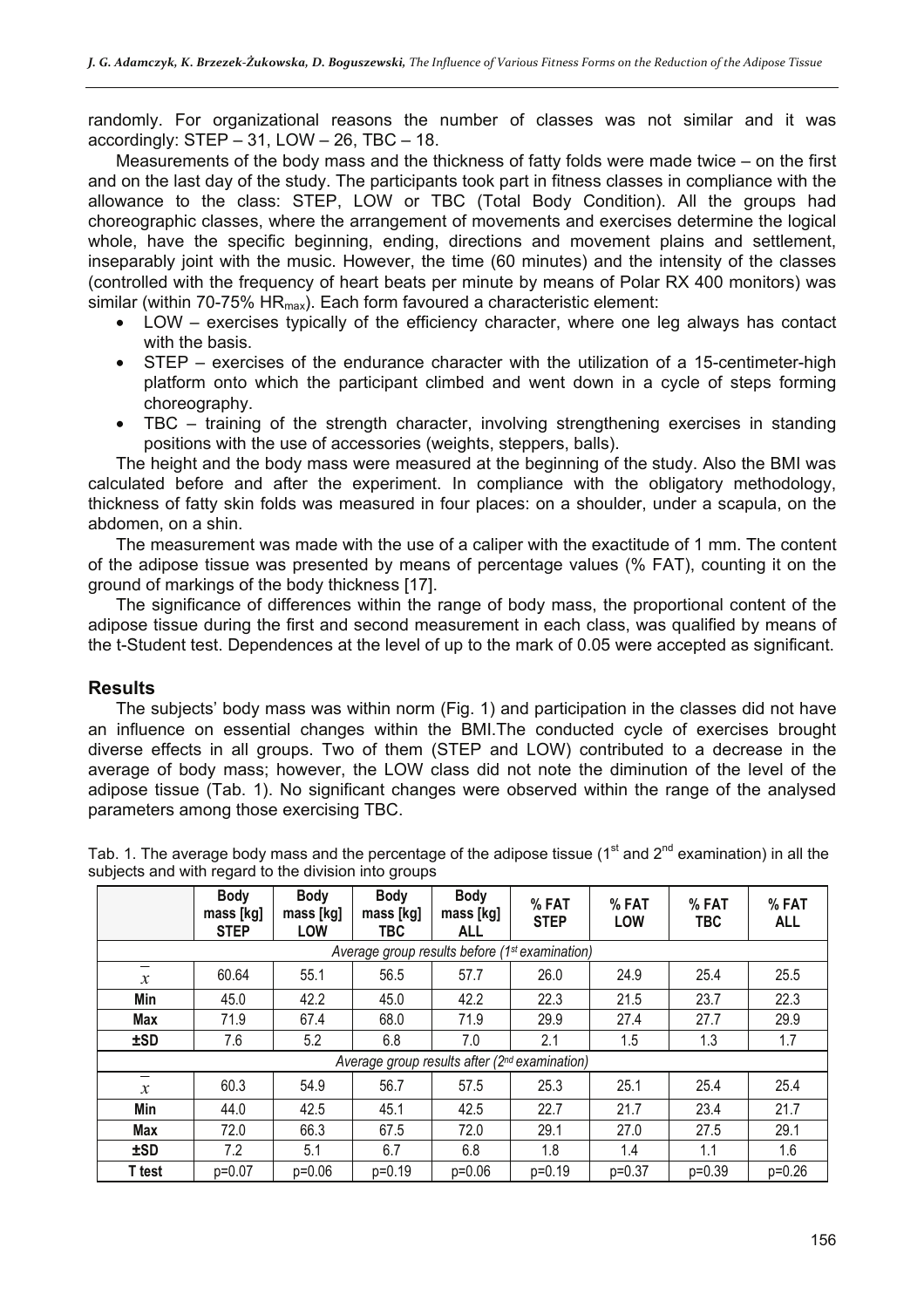

Fig. 1. Changes in the magnitude of the BMI in the examined groups

| Tab. 2. The percentage of changes within the body mass and the proportional content of the adipose tissue |  |  |
|-----------------------------------------------------------------------------------------------------------|--|--|
| influenced by the exercises, among all the subjects and with regard to the division into groups           |  |  |

|             | Loss of body<br>mass | Loss of<br>adipose tissue | Increase in<br>body mass | Increase in<br>adipose tissue | <b>Without</b><br>change in<br>body mass | Without<br>change in<br>adipose tissue |
|-------------|----------------------|---------------------------|--------------------------|-------------------------------|------------------------------------------|----------------------------------------|
| <b>STEP</b> | 51.6%                | 54.8%                     | 41.9%                    | 41.9%                         | 6.5%                                     | 3.2%                                   |
| <b>LOW</b>  | 61.5%                | 57.7%                     | 34.6%                    | 30.8%                         | 3.8%                                     | 11.5%                                  |
| TBC.        | 50.0%                | 66.7%                     | 50.0%                    | 27.8%                         | 0.0%                                     | 5.6%                                   |
| <b>ALL</b>  | 54.7%                | 58.7%                     | 41.3%                    | 34.7%                         | 4.0%                                     | 6.7%                                   |

Among the majority of students taking part in 6-week-long fitness classes, with the frequency of 3 times a week, there appeared a decreasing tendency both in the body mass and the proportional quantity of the adipose tissue in the organism (Tab. 2). In none of the groups, nor in the case of the majority of the examined, the magnitude of changes of each parameter (body mass and the proportional content of the adipose tissue) proved be statistically significant (p>0.05), yet in the case of body mass, especially in LOW and the whole group, they were close to the significant boarder (Tab. 1).

## **Discussion**

Among people with overweight and obesity the reduction of body mass and its pace depend on the energy balance. The entire energy input consists of: rest energy input (approx. 60% the entire energy expense), thermal effect of nourishment (10% the entire energy expense) and energy input connected with activity (approx. 30%). During a therapy reducing the body mass one uses a rise of energy expense (it is connected to the enlarged use of energy substrates stored in the adipose tissue) and also diminished energy provision in form of alimentary products. It is also possible to influence the first and the second factor simultaneously [12, 13, 18, 19]. The research on "the golden means", where the adipose tissue would be burnt best, is connected with the possibility of a given individual to attempt to adjust to to factors maximally influencing its reduction.

There were many researchers who sought the optimum manner to burn the adipose tissue, modifying and comparing factors able to influence this process, among other things the type of training, its duration or intensity. However, so far there has been no unanimity between them. Wilmore and Costill claim that 30-minute-long effort of a 23-year-old woman with 75% max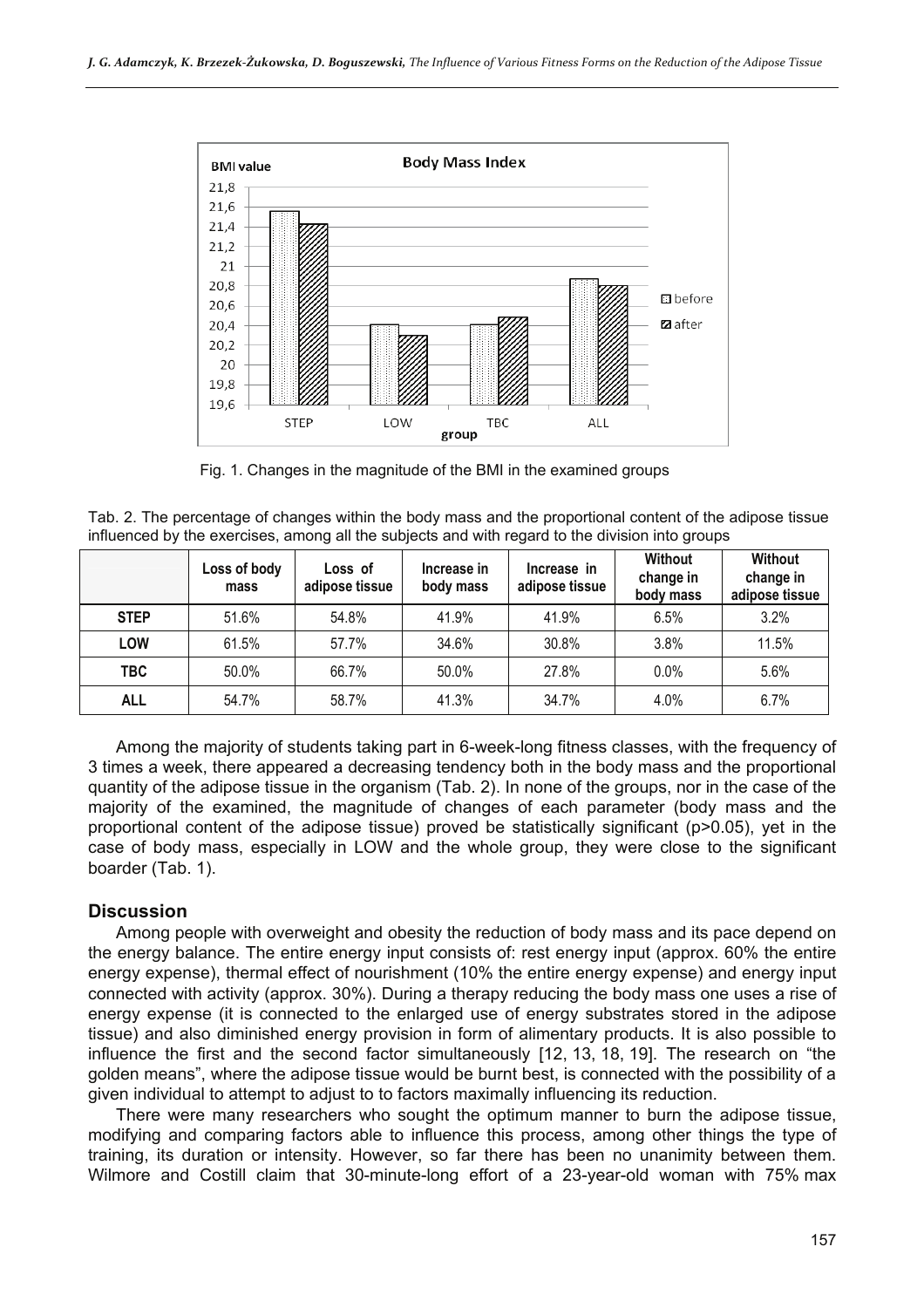intensity quantitatively resulted in the same use of fat as similar effort with 50% intensity, whereas the use of carbohydrates was twice greater [20]. Melanson also found no differences in the use of fat during effort with 40% and 70% maximum ability [21], yet Romijn and Coyle ascertained that the greatest fat burning appeared during effort with intensity equal to  $65\%$  HR $_{max}$  [15]. Simultaneously, each of the researchers confirmed that the use of carbohydrates increased together with the magnitude of the effort intensity.

One ought to pay attention to the fact that with lengthening of the duration of the effort, the participation of fats in covering the energy need increases too. In the 90<sup>th</sup> minute of the effort with 75% intensity, proportions of fat to carbohydrates burning are 1:1, and in the third hour of such effort already only 40% of energy comes from carbohydrates [22]. Such long and intensive training can be performed by few, so the above considerations have a theoretical character.

In the above work only the type of training with constant intensity and the same duration in all classes was analysed. The lack of statistically important changes both in body mass and the level of the adipose tissue permitted rejecting the hypothesis of various influence of exercises, depending on their type (e.g. strength or aerobic). Additionally, people taking part in the study were not recommended to change their existing diet, which could also have an influence on the results, because we do not know in what quantities the participants supplemented energy substances. Complex proceedings in the case of obesity require individualized treatment including the type of training, diet or lifestyle modification [23]. The increase in body mass in each case could be due to both an increase in the muscular mass connected with a higher volume of physical exercises [24] and to the enlargement of the amount of the adipose tissue as a result of unchecked, additional energy balance. Certainly the change of this factor and setting a diet of a defined kcal content per day at the beginning of the study would make the inspection of the undesirable increase in the adipose tissue easier.

Next major factors whose change would allow correcting the results of the present work are the frequency and duration of the study. A three months' period of exercises was shown by Buemann et al. [25] as too short and restricting the influence of the training. Byrne and Wilmore propose at least a 20-month-long cycle of exercises to optimize the effects [26]. On the other hand, Sawczyn and Kuehne emphasize that even 16 weeks of training with the frequency of exercises twice per week significantly improves the resting metabolic rate [27]. However, the latter authors examined obese women (in contrast with the examined here group of students located in the norm), which could affect the effectiveness of exercises. It seems, however, that it is not the type of exercises but their intensity that has the key meaning for obtained reductive effects in recreational fitness training [27, 28].

Basing on comparable results from the available literature and the results of research one can ascertain that systematic participation in aerobic fitness forms is an efficient and safe form of the reduction of the adipose tissue [11, 27, 29, 30, 31]. The role of fitness clubs in implementing healthy lifestyle is getting more and more understandable. In most cases they extend their offer and open to the needs of people afflicted with civilization diseases, among others with obesity. Increasingly more often one notices the presence of dieticians, psychologists and physiatrists in such sports facilities, and this permits ascertaining that healthy fitness forms gain a preventive value as well as a curative one, being the answer to the growing problem of obesity and consequential health problems.

Looking at multifaceted problems mentioned in this work, we notice that when undertaking physical activity one ought to take into account all factors which can have an influence on its efficiency (even its type or intensity). Choosing suitable parameters of effort, keeping all indications and contraindications to physical activity by a given individual is in the competence of coaches, teachers, instructors or physiatrists. Additional knowledge on the range of modern fitness forms, their specifics and efficiencies (which was the aim of this work) in the reduction of the adipose tissue is a new challenge standing before those working in the area of physical education.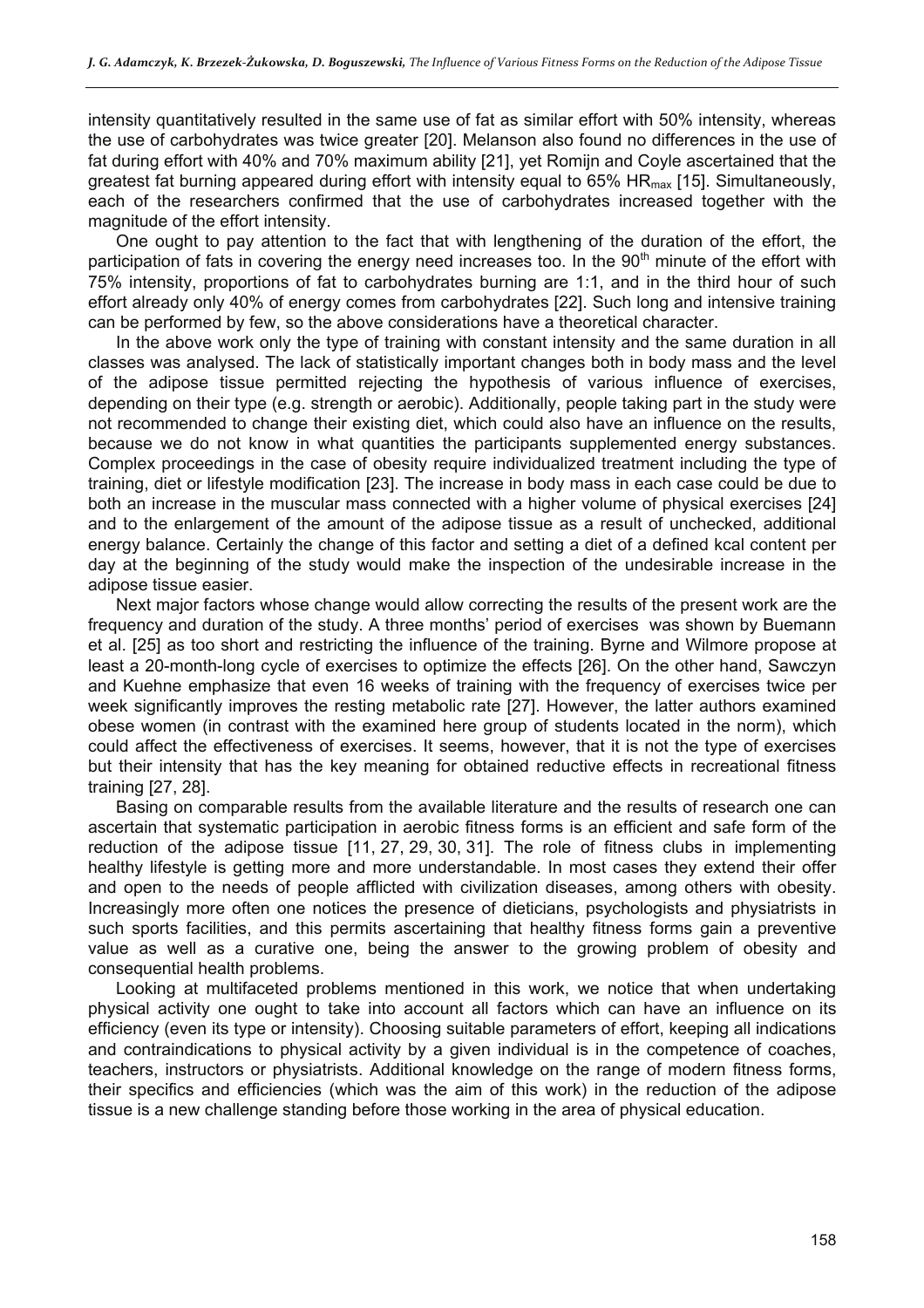# **Conclusions**

To sum up, one can ascertain that six-week-long fitness exercises with the frequency of 3 times a week have no essential influence either on a decrease in body mass or on the reduction of the adipose tissue. For the purpose of prevention of the overweight and obesity occurrence, the applied program of exercises can instead find use as a form of an everyday activity.

# **References**

- 1. Skorupska S, Piłkowski S, Mamcarz A. Programowanie aktywności fizycznej u osób otyłych [in Polish] [Programming physical activity in obese persons]. *KardioProfil* 2007;4/5(19):240-244.
- 2. Branca F, Nikogosian H, Lobstein T. The challenge of obesity in the WHO European region and the strategies for response: Summary. Copenhagen: WHO Regional Office for Europe; 2007.
- 3. James WP. The epidemiology of obesity: the size of the problem. *J Intern Med* 2008;263:336-352.
- 4. Drygas W, Kostka T, Jagier A, Kuński H. Long-term effects of different physical activity levels on coronary heart disease risk factors in middle-aged men. *Int J Sports Med* 2000;21:235-241.
- 5. Hu FB, Manson JE, Stampfer MJ, et al. Diet, lifestyle, and the risk of type 2 diabetes mellitus in women. *N Engl J Med* 2001;345:790-797.
- 6. Plewa M, Markiewicz A. Aktywność fizyczna w profilaktyce i leczeniu otyłości. [in Polish] [Physical activity in the prophylaxis and treatment of obesity] *Endokrynologia, Otyłość, Zaburzenia Przemiany Materii* 2006;2(1):33-37.
- 7. Pratt M, Macera CA, Wang G. Higher medical cost associated with physical inactivity. *The Physician and Sportsmedicine* 2000;28:68-70.
- 8. Cieślińska J, Saulicz E, Plewa M. Efektywność gimnastyki odchudzającej w profilaktyce i leczeniu otyłości prostej [in Polish] [The effectiveness of slimming gymnastics in the prophylaxis and treatment of simple obesity]. *Fizjoterapia* 2001;9:30-38.
- 9. Ogden CL, Carroll MD, Curie LR, MCDowell MA, Tabak CJ, Flegal KM. Prevalence of overweight and obesity in the United States 1999-2004. *JAMA* 2006;295:1549-1555.
- 10. Potteiger JA, Kirk EP, Jacobsen DJ, Donnelly JE. Changes in resting metabolic rate and substrate oxidation after 16 months of exercise training in overweight adults. *Int J Sport Nutr Exerc Metab* 2008;18:79-95.
- 11. Stasiulis A, Mockienė A, Vizbaraitė D, Mockus P. Aerobic exercise-induced changes in body composition and blood lipids in young women. *Medicina* (Kaunas) 2010;46(2):129-134.
- 12. American College of Sports Medicine. Position Stand: The recommended quantity and quality of exercise for developing and maintaining cardio respiratory and muscular fitness, and flexibility in healthy adults. *Med Sci Sport Exer* 1998;20:975-991.
- 13. Borer KT. How effective is exercise in producing fat loss? *Kinesiology* 2008;402:126-137.
- 14. Dunn AL, Blair SN. Translating evidence-based physical activity interventions into practice. The 2010 challenge. *Am J Prev Med* 2002;22:8-9.
- 15. Romijn JA, Coyle EF. Substrate metabolism during different exercise intensities in endurance trained women. *J Appl Physiol* 2000;6(88):1707-1714.
- 16. Morgan B, Woodruff SJ, Tiidus PM. Aerobic energy expenditure during recreational weight training in females and males. *J Sport Sci Med* 2003;2:117-122.
- 17. Piechaczek H. Oznaczanie całkowitego tłuszczu ciała metodami densymetryczną i antropometryczną [in Polish] [Marking total body fat by means of a densytometric and anthropometric methods]. *Materiały i Prace Antropologiczne* 1975;89:3-48.
- 18. Catenacci VA, Wyatt HR. The role of physical activity in producing and maintaining weight loss. *Nature Clinical Practice: Endocrinology and Metabolism* 2007;3:518-529.
- 19. Strasser B, Spreitzer A, Haber P. Fat loss depends on energy deficit only, independently of the method of weight loss. *Ann Nutr Metab* 2007;51:428-432.
- 20. Wilmore JH, Costill DL. Physiology of sport and exercise. Champaign: Human Kinetics; 1994.
- 21. Melanson EL, Sharp TA, Horton TJ. Effect of exercise intensity on 24-h energy expenditure and nutrient oxidation. *J Appl Physiol* 2002;92:1045-1052.
- 22. Bronikowski M. Związek pomiędzy sprawnością fizyczną, częstotliwością podejmowania aktywności fizycznej a wskaźnikiem nadwagi [in Polish] [The connection between fitness, the frequency of undertaking physical activity and obesity indices]. *Wychowanie Fizyczne i Zdrowotne* 2004;12:10-14.
- 23. Łysak A, Tomczak H. The assessment of the extent of body mass reduction, sense of coherence and health attitude in the context of health behaviour of participants of losing weight programme. *Research Yearbook* 2006;12(1):75-79.